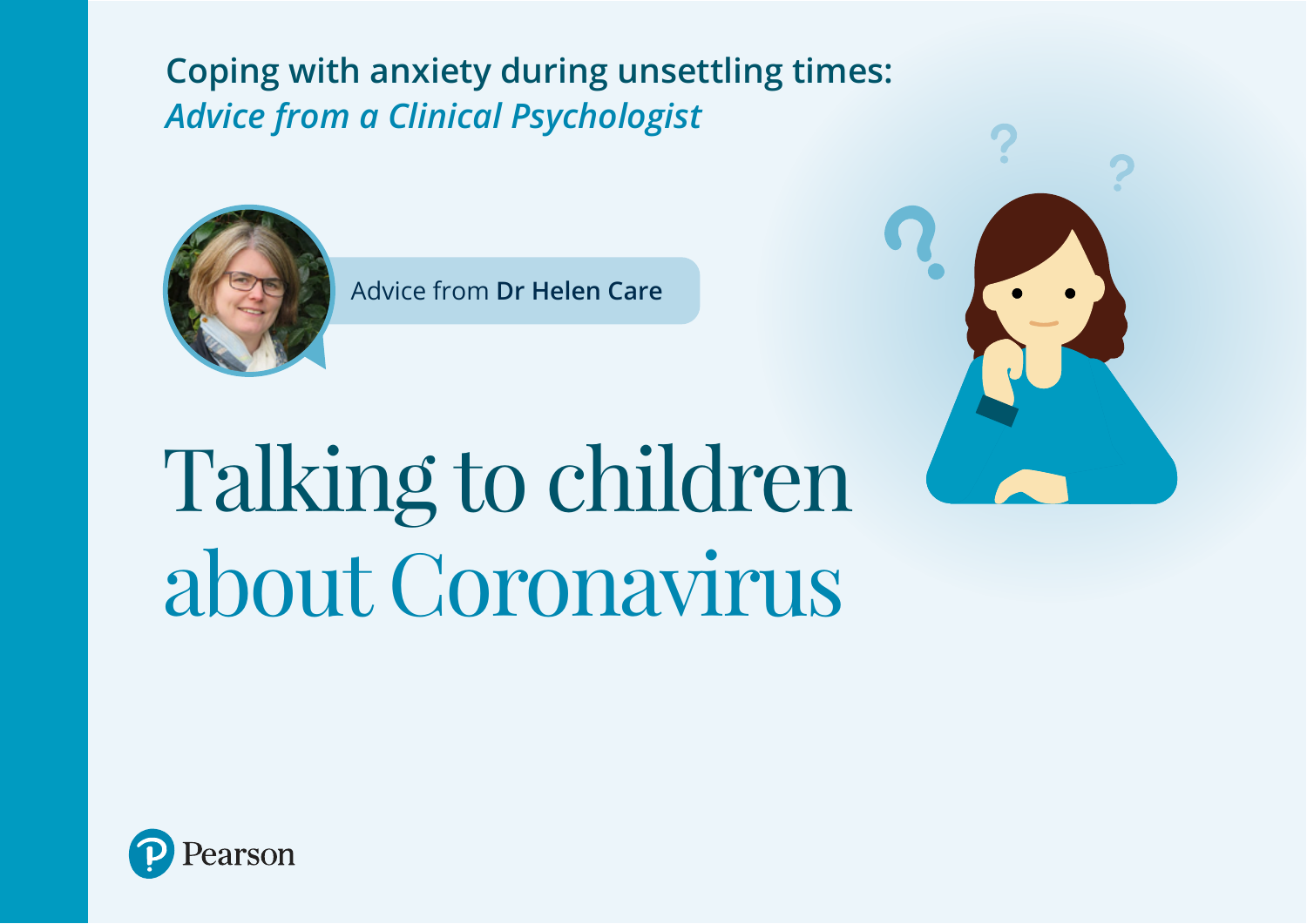

## We chatted with clinical psychologist Dr Helen Care and she shares some advice for parents on talking to children about the COVID-19 pandemic

All of us, parents, teachers, carers and professionals, are working out how to think about and cope with the current situation. Working out how to explain it and talk about it to our children is always more difficult when our own emotions are involved too.

Like all difficult things, there is no single right way to do this. This is a new situation for all of us, no-one has been through this scale of pandemic in our lifetime. However, there are some strategies we can learn from talking to children about other difficult situations to make talking to them about COVID-19 easier. Although the situation is different, the general principles are the same.

**Firstly, manage your own emotions.** This has also been advised by The British Psychological Society [\(BPS- Talking to children about Coronavirus\)](https://www.bps.org.uk/sites/www.bps.org.uk/files/Policy/Policy%20-%20Files/Talking%20to%20children%20about%20coronavirus.pdf). If you are feeling overwhelmed by the situation or how you feel about it, then you may not feel able to be as helpful to your child as you want to be. Try to get your own support and give yourself permission and time to feel whatever you are feeling and deal with it the best you can. It is OK to get someone else to talk to your children if you don't feel able to. Is there another parent, grandparent, professional or family friend who might be able to help?

#### **Remember, you don't have to know all the answers and you don't have to be perfect.**

If you feel that you or someone you know (be they a parent, child, teacher or young person) are at risk of causing harm to themselves or others, then it is important to seek immediate professional help.

**Seek an emergency GP appointment or call 999 if you or someone you know is at immediate risk**.

Some other great sources of information and guidance on **worry, anxiety** and **youth mental health** are:

**i**

**2**

- [British Psychological Society](https://www.bps.org.uk)
- [NSPCC](https://www.nspcc.org.uk)
- [Anna Freud Centre](https://www.annafreud.org/)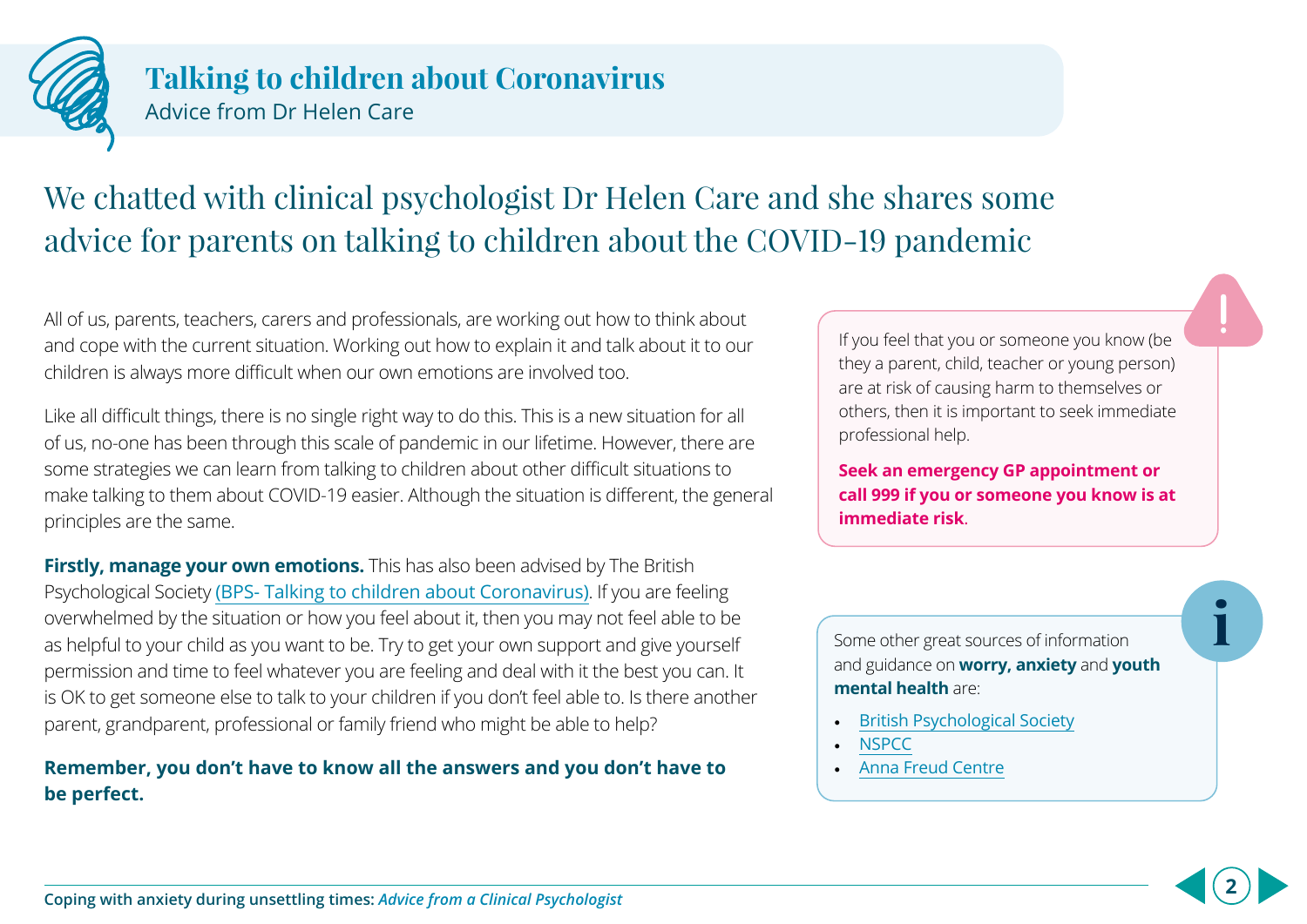

## **Strategies and tips that might help:**

## **Acknowledge emotions**

It is fine for your child to know you are worried or upset but try to find ways to help them see that emotion as contained rather than totally overwhelming.

For example:

*"I am feeling really sad about not being able* 

*I am going to talk to them on the phone and look forward to when I can see them again."*



You can label, or guess at their emotions too.

For example:

*to go out and see my friends." "I wonder if you are feeling sad about not seeing your friends?"*

> *"I think you are feeling angry that you can't go to the swimming pool today."*

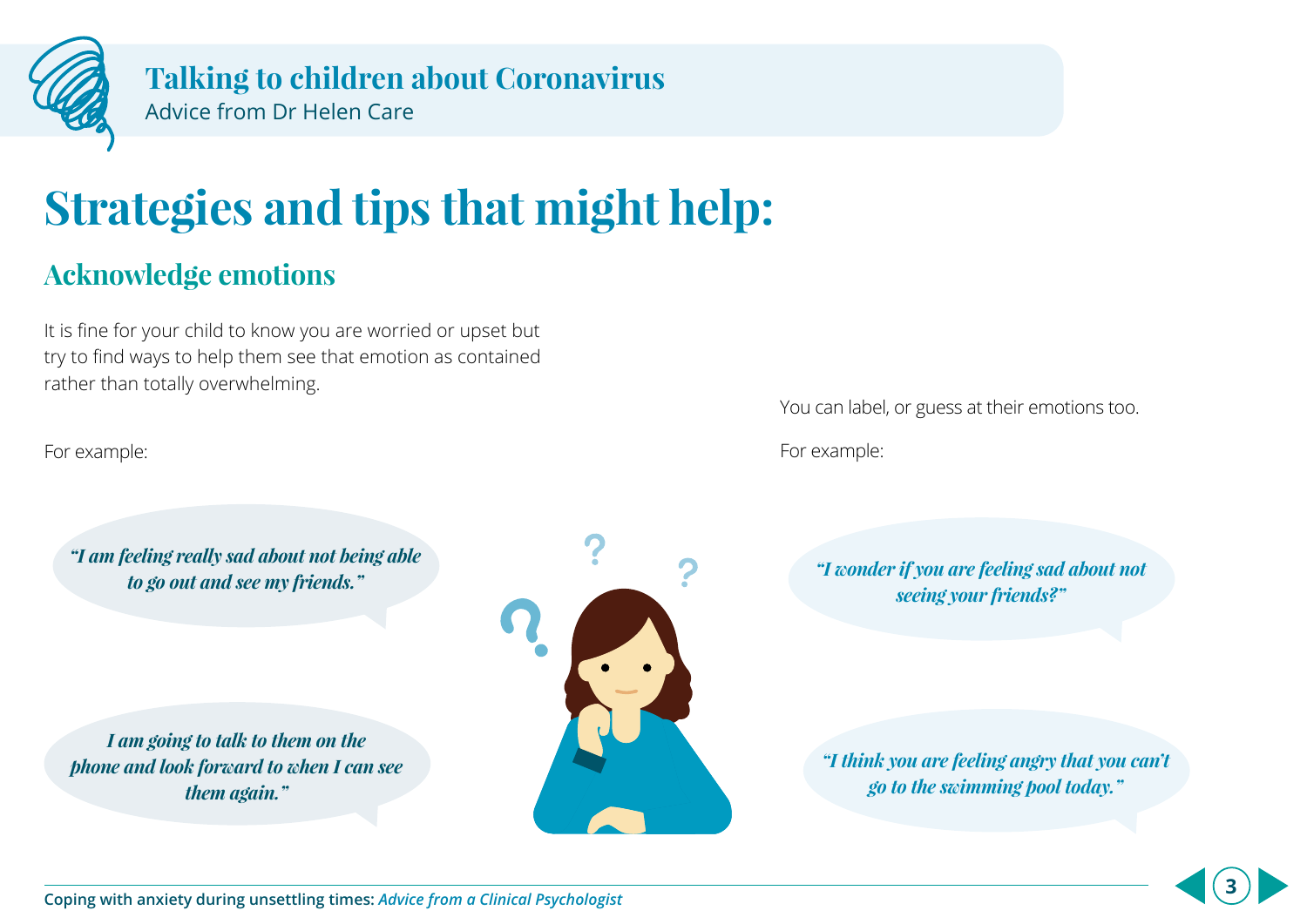

## **If a child is asking a question, they need an answer**

As adults, we often think children are vulnerable and will be too upset or won't be able to cope, so we try not to tell them things. We might think we are protecting them, but children will have noticed the changes going on around them and so it is important that they feel comfortable enough to ask questions that come naturally, even if you feel you do not have the answers. The British Psychological Society also emphases the importance of allowing children to ask questions [\(BPS- Talking](https://www.bps.org.uk/sites/www.bps.org.uk/files/Policy/Policy%20-%20Files/Talking%20to%20children%20about%20coronavirus.pdf)  [to children about Coronavirus\)](https://www.bps.org.uk/sites/www.bps.org.uk/files/Policy/Policy%20-%20Files/Talking%20to%20children%20about%20coronavirus.pdf). Not speaking to your children about the matter can make it worse. If they are old enough to ask, they are old enough to need an answer (but that doesn't mean you have to tell them everything).



## **Be led by your child**

As a rule, try to let your child lead the conversation and go where they need to. If they bring it up first, start with a relatively simple statement and ask if they need more information.

For example, if a child asks:

## *"Why can't I go to school?"*

*"School is closed so that all the children don't spread germs to each other. Germs can be spread on our hands or in our breath. If we stay away from school, we can't breathe on each other or spread germs on our hands. Is there anything else you want to know about that?'* 

## *"Why can't I go to Granny's house?"*

*'The Coronavirus can be very dangerous for some older people like Granny. If we stay away, we are helping her stay healthy. Does that make sense?'*

Some children may not need or want any more information. If they do, then try your best to answer them. If you don't know the answer, it is OK to look it up, or ask someone who might.

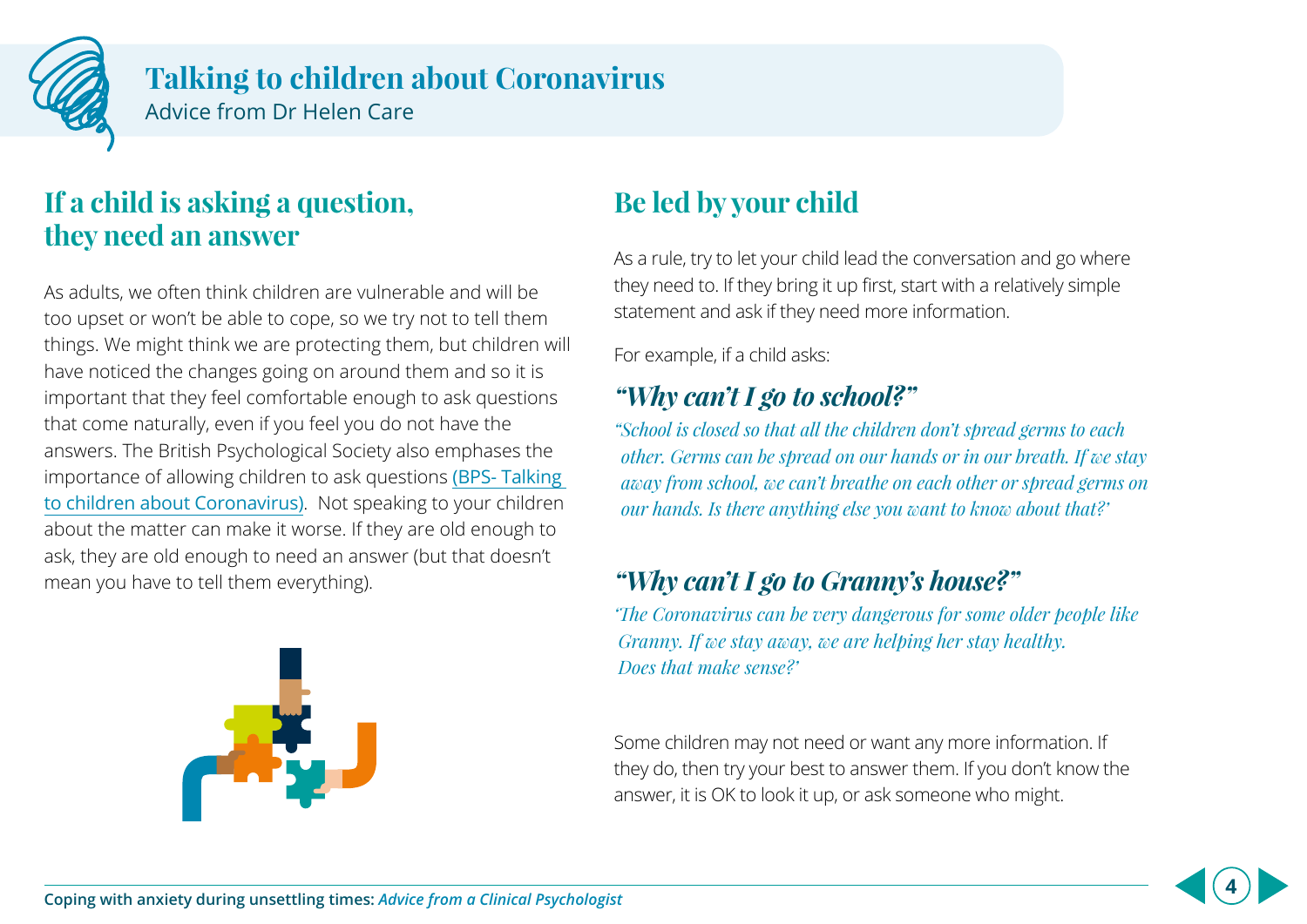

## **Open conversations, but don't force them**

Children may not be ready to talk about it or may not need to. They don't have to be worried about it just because we are. If they haven't asked, try opening the conversation at a time when you are all relaxed and you will feel able to answer questions if they arise. Provide a very small amount of information and ask an open question. If they don't ask more, don't force it. If they know it is a conversation they are allowed to have, they will come back to it when they are ready.

> *"Have you talked about coronavirus at school? Is there anything you are worried about?"*

*'Do you understand why you can't go to school? Is it OK?'*

Both NSCPCC and [Young Minds charity](https://youngminds.org.uk) suggest that play or positive activities such as reading, cooking or painting can be a good way to get children talking about their feelings, worries, or open up about any questions they may have. This can also be a good distraction to help reduce any anxieties.

More useful tips from the charities can be found here:

• NSPCC

• [YoungMinds – Talking to your child about coronavirus](https://youngminds.org.uk/blog/talking-to-your-child-about-coronavirus/)



**i**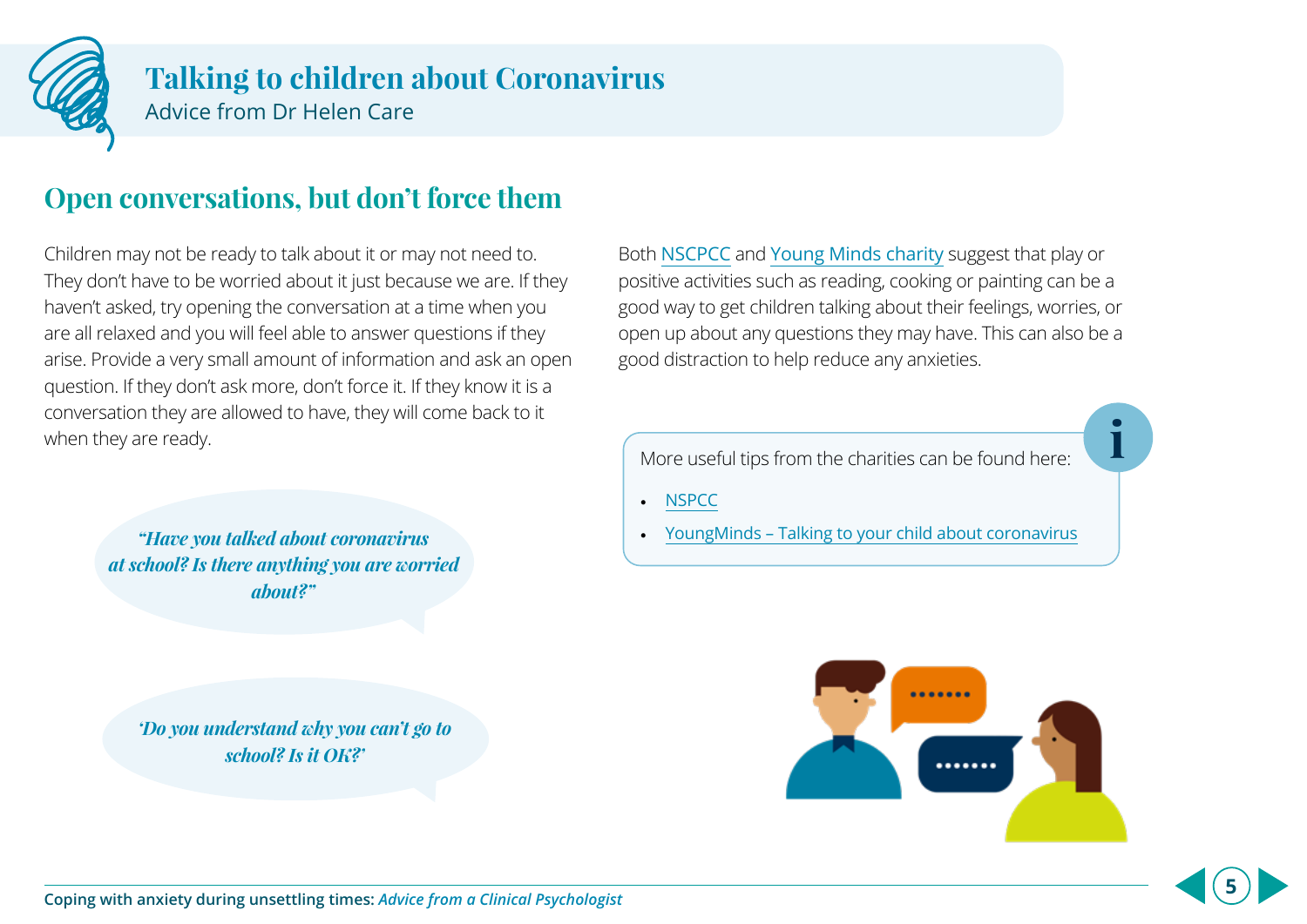

## **Be prepared for some odd questions**

Children can process information in a different way from adults. They can ask things that may seem strange to us. They may focus in on a detail that doesn't seem important or miss out on the things that seem most significant to us. This just reflects the different stage they are at or their differing level of understanding. Don't worry, and don't feel like you have to make them 'get it'. Let them get there in their own time.

It is also worth bearing in mind that there is a certain age and stage for children when they can often become very interested in the technical, sometimes quite gruesome, 'facts' of a situation. This is often not them trying to be horrible or annoying, they are just trying to make sense of a weird world! You do not have to know the answers to their more gruesome questions, but don't be worried or disgusted by them asking!

## **Don't be afraid to talk about it again**

Children will often need to come back to things more than once. Quite often they may say nothing about it for days or even weeks, and then suddenly another question will pop out. It isn't because they have been worrying about it the whole time necessarily, that's just how they process things. Life goes on in between for them in a much more 'normal' way and their thoughts are often more distracted by other things. Again, it isn't that they don't care if they don't mention it for a fortnight, it is just that they are making sense of it in their own way. Keep conversations open and children will find their own ways to make it make sense to them. You may find they keep coming back to the same questions over and again, as they understand more or try to make sense of what is happening. Be patient. They usually aren't trying to be annoying; they may just need to hear things more than once to understand.

**6**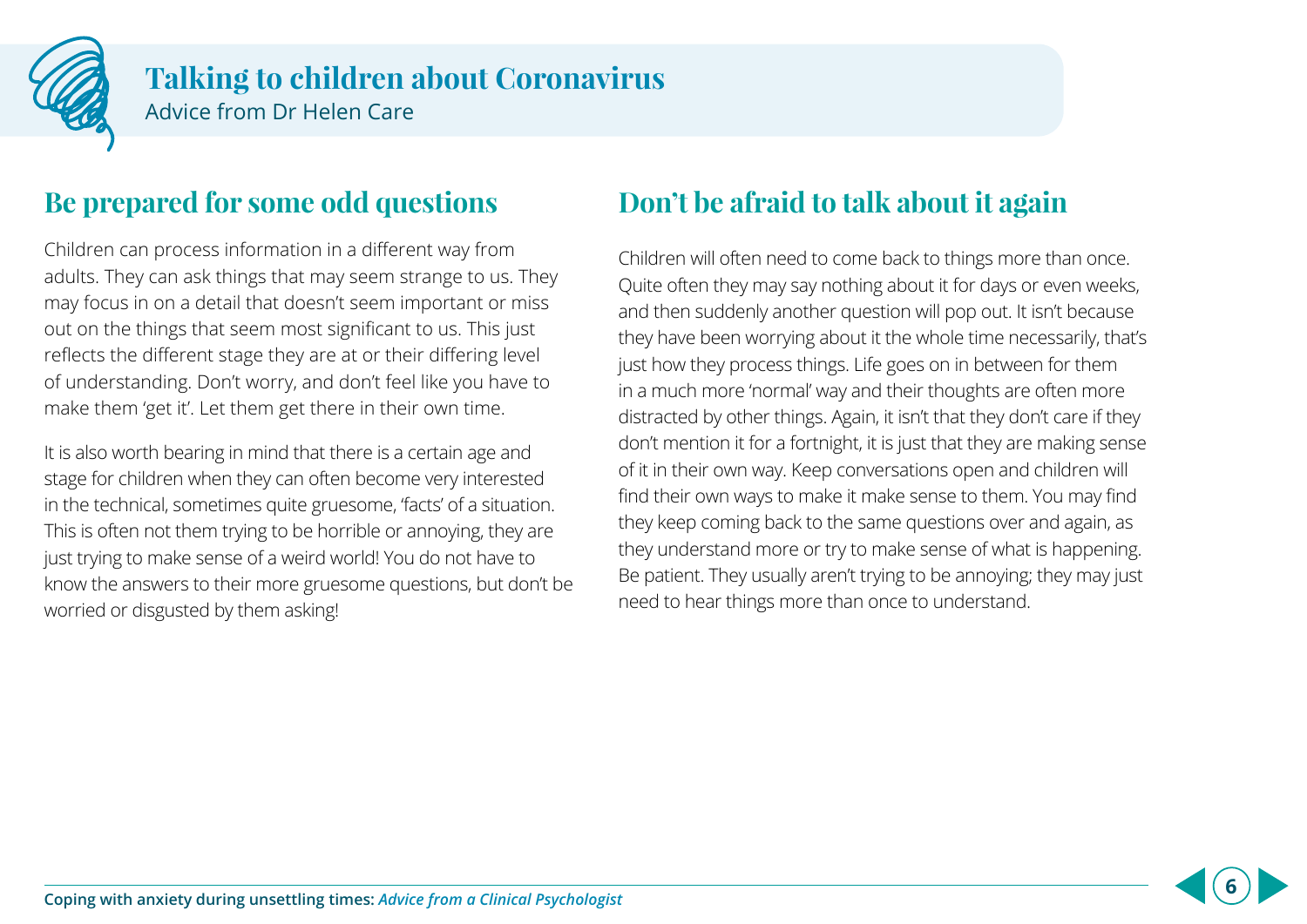

## **Manage what your child is overhearing**

Whilst it is important to talk to children, it is also important sometimes to not talk to them. Or rather, to not force them to keep hearing talk of the same thing. It is also important to be aware that even if children don't look like they are listening, or we think they aren't old enough to 'take it in', they may well be hearing more than we think. If they didn't ask the question and aren't ready for the answer, when they hear us talking about it, they may struggle to fully process what is being said and can make  $2 + 2 = 19$  before we realise it. It is also important not to overload them with 'adult' worries and responsibilities if they aren't ready for them. Just remember, we all need a break from the worries of the world sometimes, our children more than anyone.



## **Know when to stop talking about it**

The most important thing we can give our children is our attention. It is how they know we care about them. It is how they work out which behaviours are important to us and what makes us happy. Children crave our attention and our affection. If they are feeling confused, worried, overwhelmed or angry, they will be demanding more of our attention, not less. When we talk about a behaviour as 'attention seeking' as if that is a bad thing, we are ignoring the fact that our attention is the only thing children really care about. If we ignore them, they can't thrive.

Right now, there are a lot of calls on our attention. We are all distracted by the news, worried about loved ones, jobs, finances and so on. Many of us are trying to hold down jobs and work around children. This is a huge challenge for all of us, but especially so for our children. When it comes to talking about Coronavirus and the current situation, it is also vital that we stop talking about it sometimes. We need to do our best to switch off and give our children our full attention. Turn off the mobile, the news, and the work email for at least some dedicated time and talk about something else.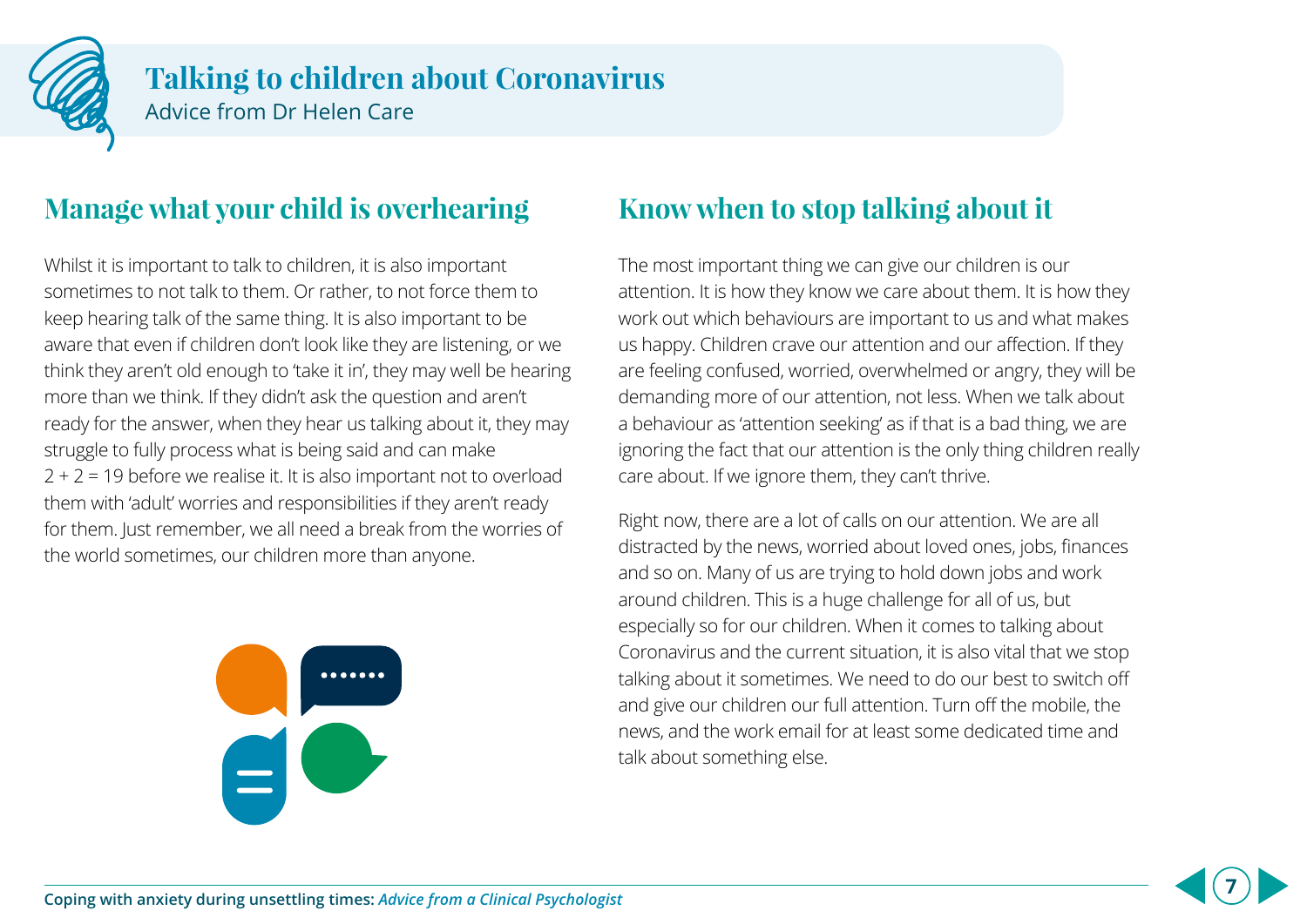

## **Your children's reactions will differ depending on the developmental key stage they may be going through.**

Dr Helen Care, NSPCC, The British Psychological Society and Young Minds emphasise that is it is important to recognise your child's developmental ability and understanding of the situation so that you can respond in a way you feel is appropriate for them. There are no hard and fast rules to this, and different children will be at different stages at different times, just like they all learn to walk and ride bikes at different ages.

This is a rough guide that might help you think about where your child is at and what kind of worries they may have.

## **Toddlers (0-2 years)**

Worries are immediate, concrete, and non-verbal.

For example:

*"Where is Granny?"* 

*"Can I have this biscuit?"* 

*"Does Dad seem upset?"*

They can't put their feelings into words, but they can respond to tension and worry in other people, especially those they love. They don't need any verbal explanation about the 'whys' of what is happening, they just need simple practical information, reassurance and lots of positive attention and affection.

*"Granny can't come today. We are going to make a card to send her."*

*"Daddy is fine. Let's have a cuddle."*

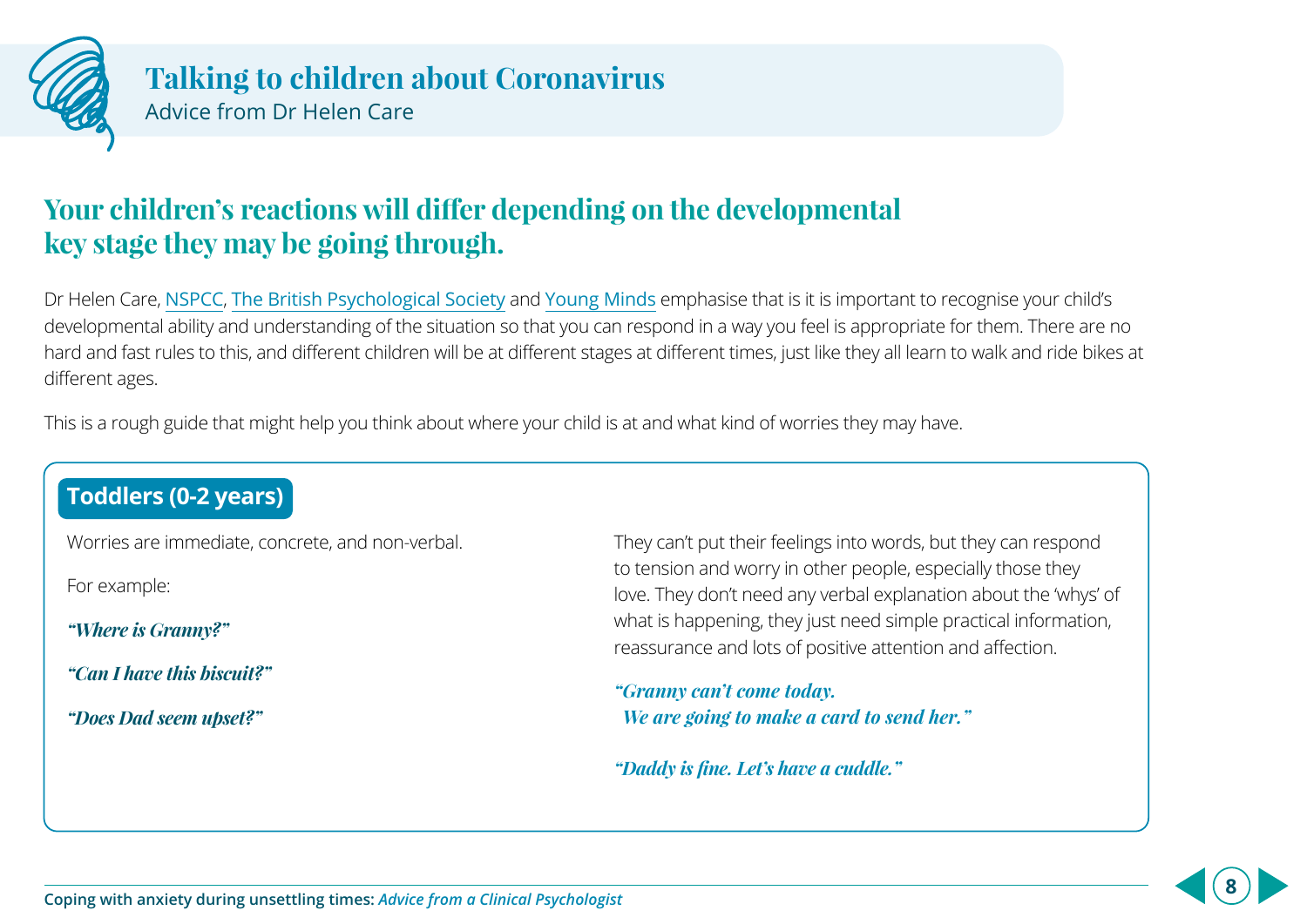

## **Talking to children about Coronavirus**

Advice from Dr Helen Care

## **Early Years Foundation Stage (3-5years)**

Worries are concrete, based in the here and now, and may be verbalised.

For example:

*"Why is Mummy working upstairs?"* 

*"Daddy, are you upset?'"* 

#### *"I miss my teacher."*

Children at this age can sometimes tell you what they are feeling but may not do so accurately. They might tell you one thing, *"I hate this breakfast!"*, but their feelings are actually caused by something else, like their routine being disturbed. They will rarely be thinking about future time (not even as far as tomorrow or next week).

Their worries will usually be immediate and may seem very selfcentred. This is not because they are selfish, but because they haven't yet developed the brain capacity to think about other people outside of themselves.

For example:

#### *"But I want to see Granny. I don't care if she gets ill."*

They need explanations that are simple, clear and about them, and that have a suggested solution to help.

*"We can't see Granny, but we can make her a card.'"*

*"I know you are feeling cross that Mummy is working upstairs. She has to work now, or her boss will miss her. You can see her at teatime."*

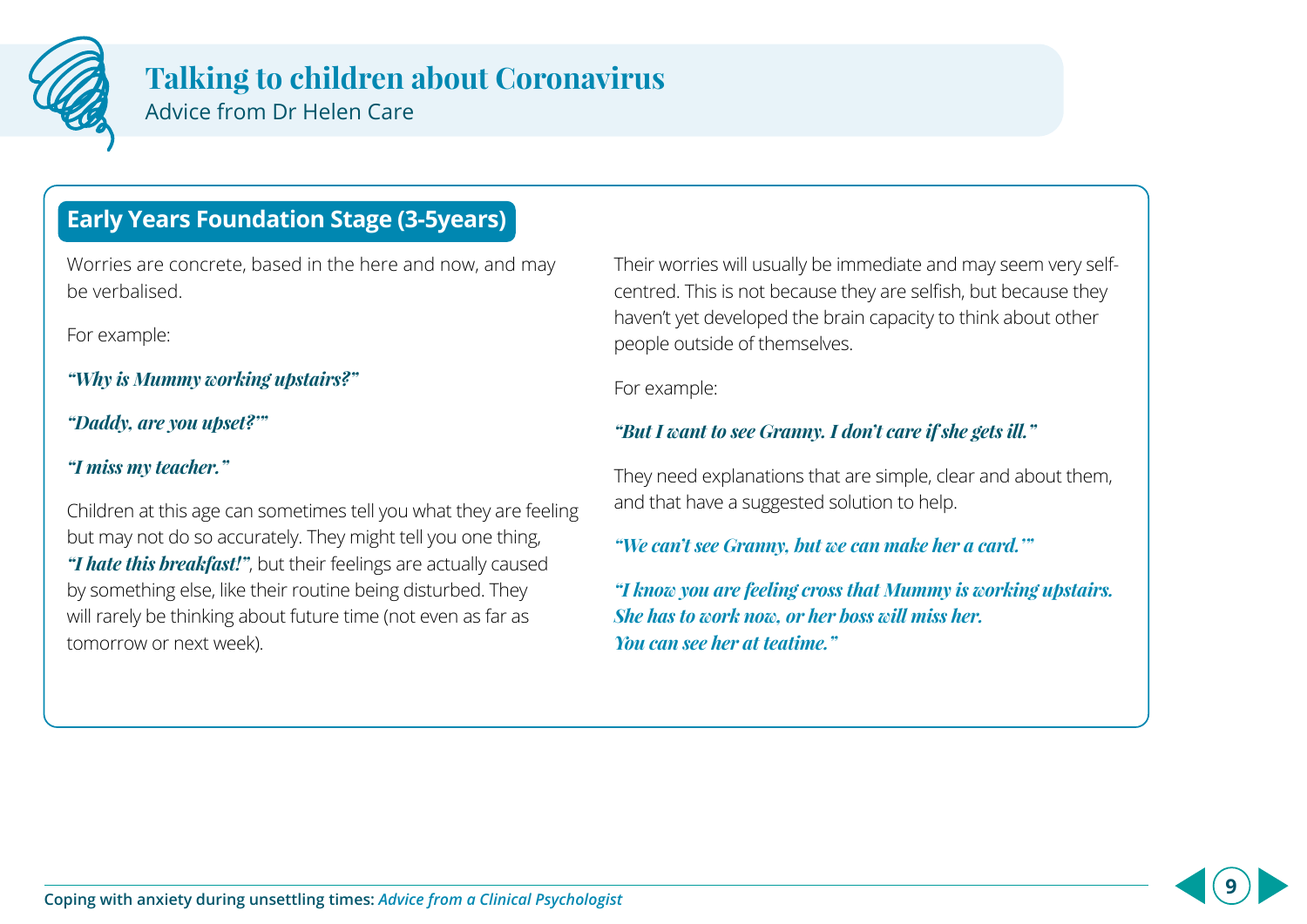

## **Key Stage 1 (5–7 years)**

Worries are still concrete, but the child may be beginning to notice cause and effect and worry about threats to themselves.

For example:

*"Can I get coronavirus?"* 

#### *"Why can't I see my friends tomorrow?"*

#### *"Do I still have to do my maths homework?"*

At this age, children may need more information to feel reassured. They need simple, clear explanations. Try finding information from multiple sources and talk about how their feelings feel in their body. Label emotions.

For example:

*"I can see you are worried about coronavirus. Sometimes when we are worried it can make our muscles and our throats feel tense. Coronavirus doesn't feel like that. It is like flu and you would have a nasty cough, which you don't have."*

It is important, particularly for children under seven, that we are very clear that things are not their fault. Children under seven are often described as having 'magical thinking' which means that they might not fully understand how things work and tend to attribute bad and good things that happen to themselves. It is important that we are very clear that they are not off school because they did anything wrong or were naughty. We must reassure them that it is not their fault if anyone gets ill.

**10**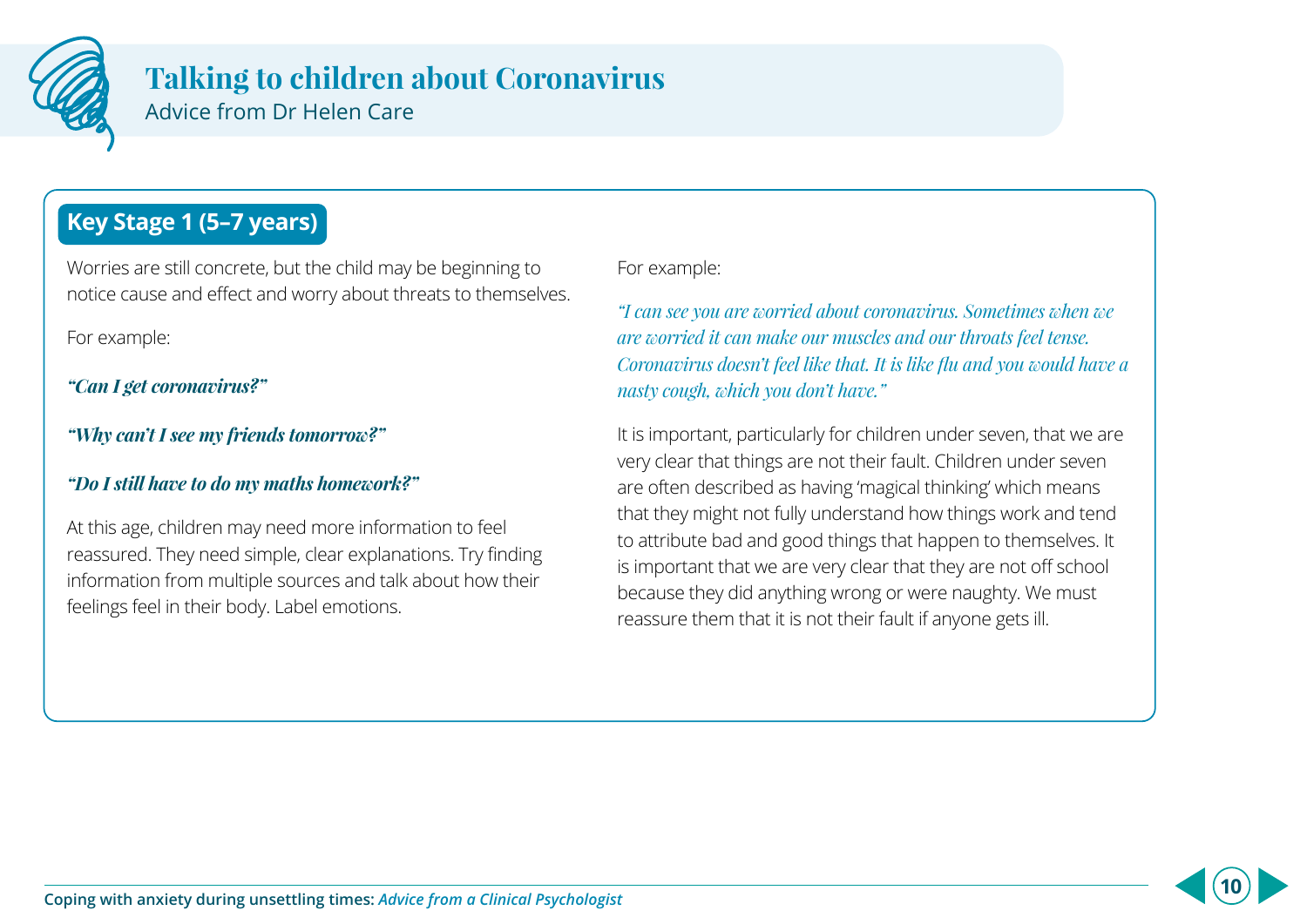

## **Key Stage 2 (7–11years)**

Your child is developing a sense of cause and effect, greater awareness of others, and the possibility of worrying about longer term issues.

For example:

*"What if school never reopens?"*

*"Could my mum get ill or die?"*

*"What will happen on my birthday next month?"*

This can be one of the more challenging ages to talk to because children at this age are often old enough to worry quite a lot, but not necessarily old enough to understand all the information they are presented with. They may well not believe everything you tell them. Try helping them find some answers for themselves by looking things up from 'safe' sources of information, asking other adults they might trust, or watching age appropriate TV or documentaries. Be patient and try to answer what they need to hear.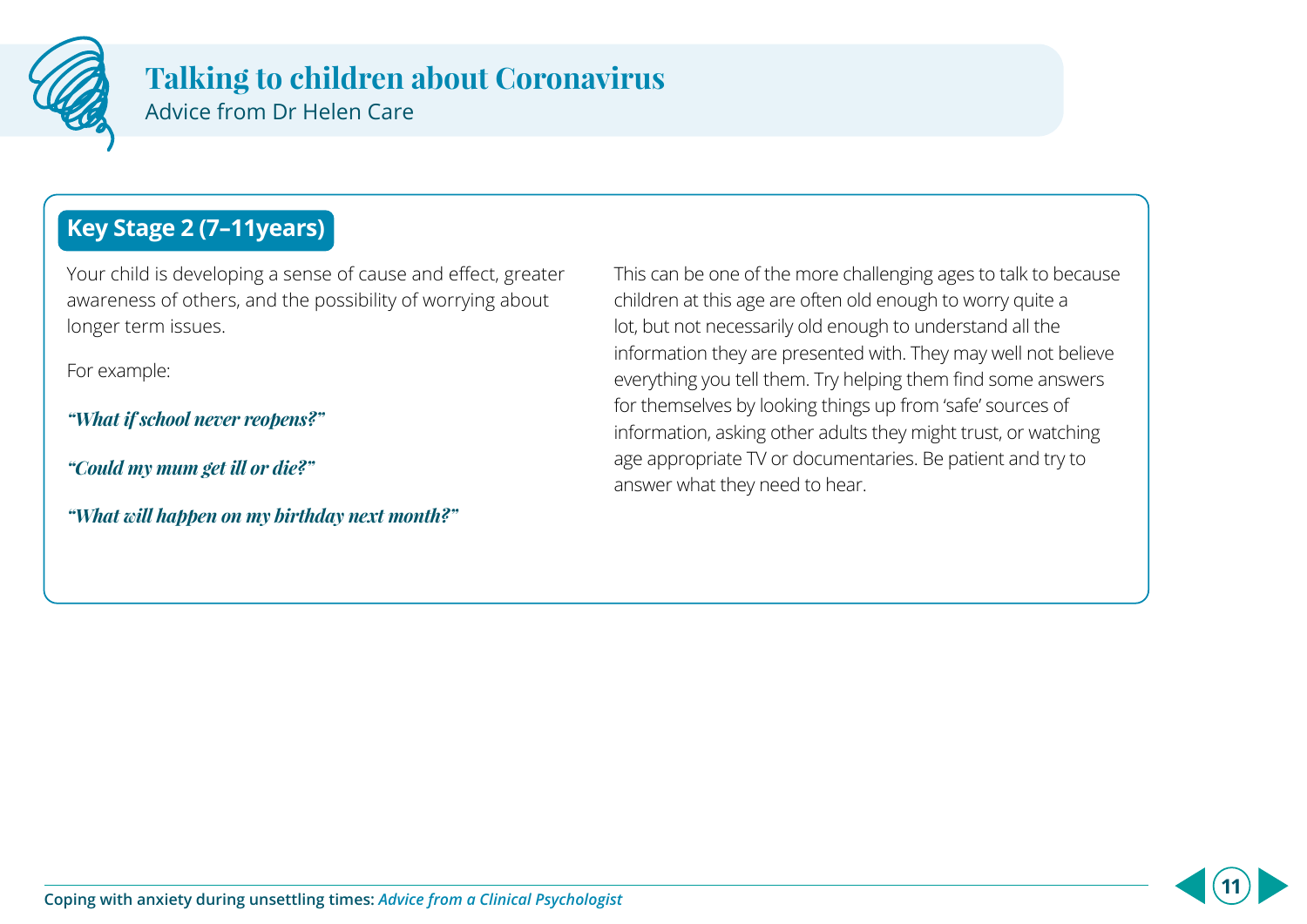

## **Key Stage 3 (11–14 years)**

Worries can be longer term, more 'existential' and the child may be beginning to consider implications beyond themselves but are likely to be relatively focused on their immediate experience (their own grandparents, their own friendships…etc.).

For example:

#### *"If it is old people that are affected, are my grandparents going to survive?"*

#### *"What will it be like when I go back to school? Will people forget me?"*

Children in this age group have often developed quite a good 'intellectual' understanding and might even know more facts about Coronavirus than you. However, they often lag behind in terms of their emotional understanding. They may not know this themselves and might end up seeking out more information than they can actually process or handle. Talk to them about what they know, where they found it out and how accurate it is. Steer them towards reliable sources of information if they need it, like [Newsround](https://www.bbc.co.uk/newsround) or newspapers aimed at young people like [The Week – Junior](https://theweekjunior.co.uk) or [First News](https://www.firstnews.co.uk).

Encourage them to take breaks from looking at information and remind them to focus on fun. Give them very practical coping strategies like breathing techniques, mindfulness apps and spending time on other things. This age group may need more time than others to let you know what they are worried about. Try broaching the subject when they are relaxed and doing something else, for example, while out for a walk with you. Take their worries seriously and try not to dismiss them, even if they seem trivial to you.